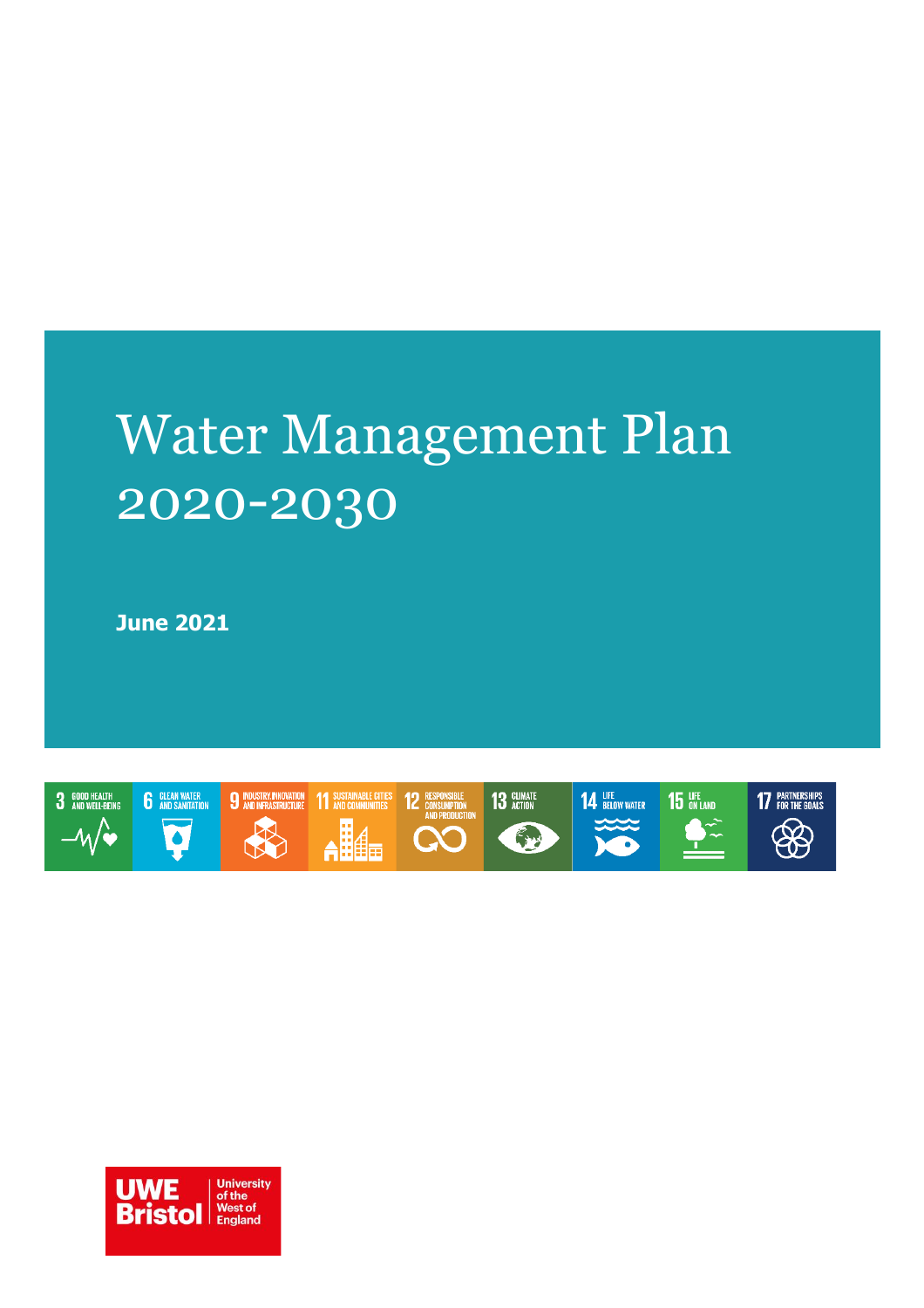#### <span id="page-1-0"></span>**Contents**

| APPENDIX 1 – Water Management Plan impact on the seven sustainability commitments in Strategy |  |
|-----------------------------------------------------------------------------------------------|--|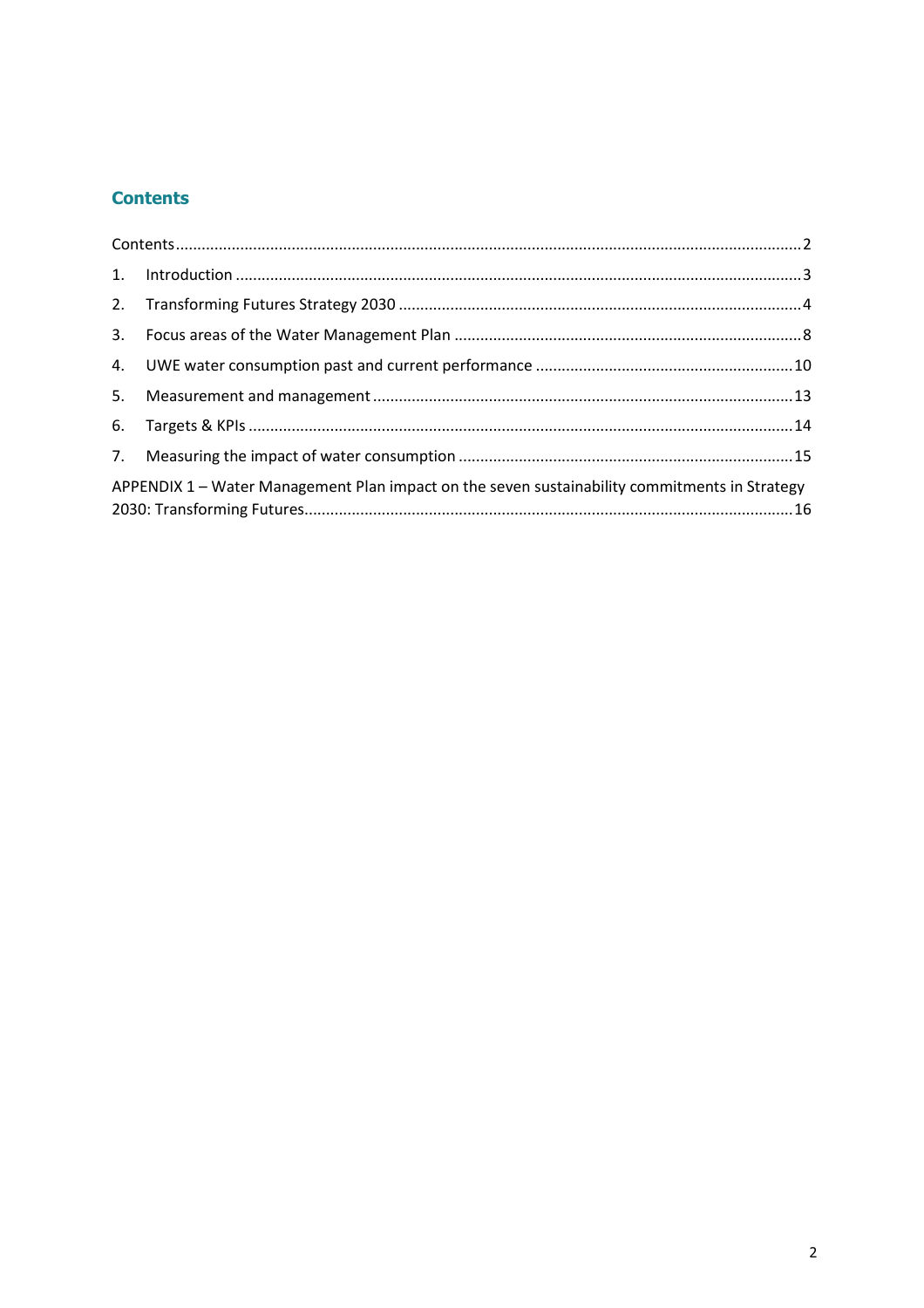# <span id="page-2-0"></span>**1. Introduction**

The UWE Water Management Plan 2030 is part of a suite of Plans responding to the commitment of UWE to achieve net-zero carbon emissions by 2030, and the continued commitment to management water consumption.

This is the second Water Management Plan at UWE, the first covering the period 2013-2020. The estate has grown significantly during this time, and the demands on water supply are ever increasing, however the water management approach has also intensified, bringing with it greater efficiency, improved specification of fixtures and fittings, and a much improved ability to identify and react to changes in consumption patterns.

The UK Climate Change Coalition have identified the need for significant reduction in personal water consumption to reduce the risk of draught in the adaptation to climate change. The awaited UK Environment Bill is likely to include measures to respond to this.

This Water Management Plan sets out the wider context within UWE; how the carbon impact of water is measured; focus areas for water management; UWE water consumption past and current; targets and KPIs; and detail on measurement and management.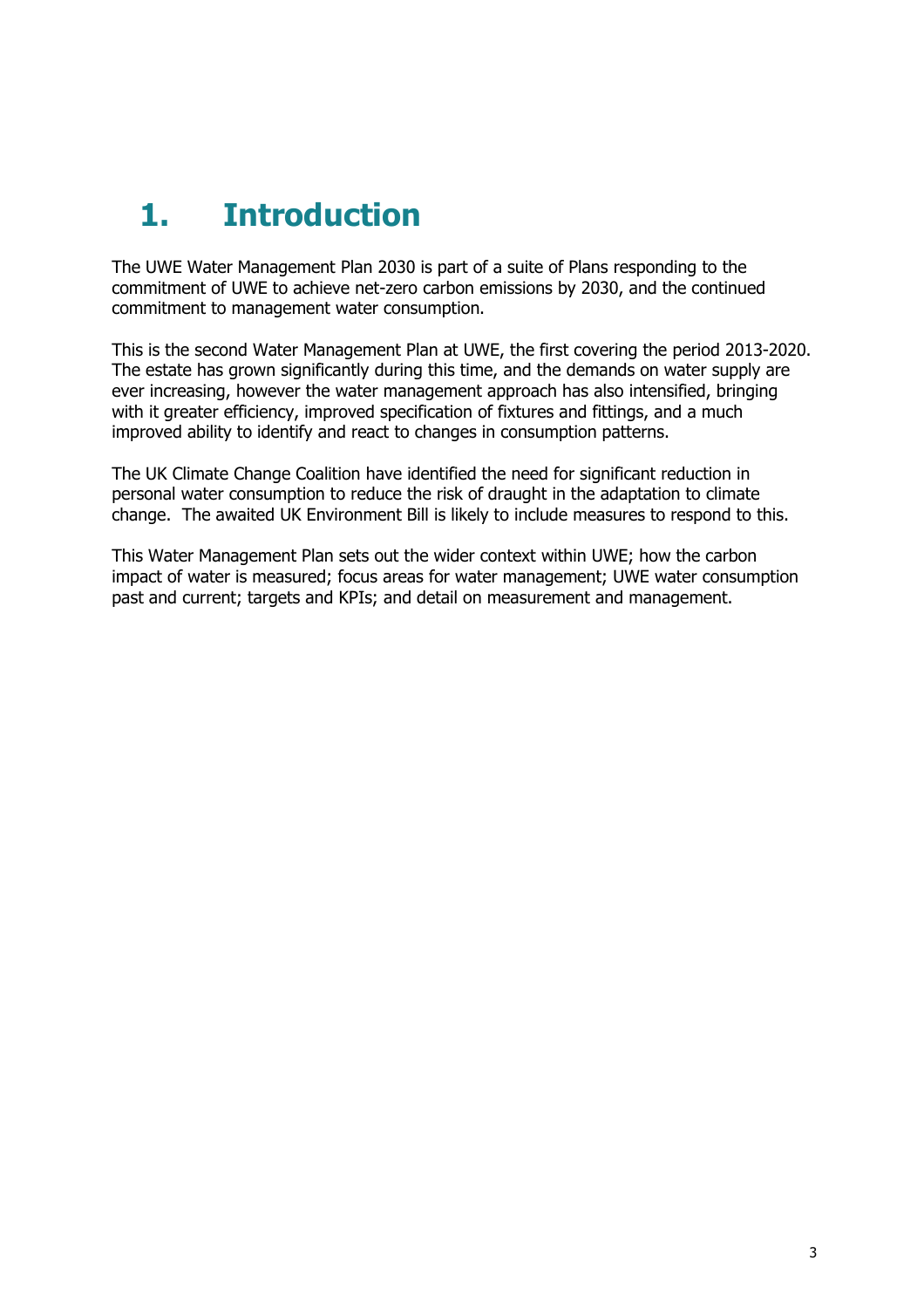# <span id="page-3-0"></span>**2. Transforming Futures Strategy 2030**

[Transforming Futures Strategy 2030](https://www.uwe.ac.uk/about/values-vision-strategy/strategy-2030) sets out our focus for the next 10 years. It will evolve and develop as we continually review our own performance and adapt to a rapidly changing environment.

The Strategy has strong commitments to sustainability and carbon emissions reductions, outlined in seven commitments:

"Through our 2030 Strategy we will work to address the urgency of the climate and ecological emergency and strive to fulfil our role in the achievement of the United Nations' Sustainable Development Goals."

Be carbon neutral as an organisation, with net-zero emissions of greenhouse gases by 2030.

Work with our students to explicitly address climate change and environmental challenges through our teaching, learning and curriculum.

Work through the ISO 14001 standard to set clear targets and plans to reduce water and energy use, cut waste generation including food waste, and support biodiversity.

Establish all our campuses as clean air and smoke-free zone.

As signatories to the UK Plastics Pact, eliminate all but essential singleuse plastic and meet the 2025 targets for recycling and reuse.

Invest in and secure year-on-year improvement in travel sustainability for staff, students and visitors.

Support research that addresses issues relating to climate change, environmental challenges and biodiversity.

The Strategy is implemented through a series of sub-strategies and plans. The Water Management Plan is one of a series of ten Plans that set out how the Transforming Futures Climate Action and Sustainability Strategy will be delivered.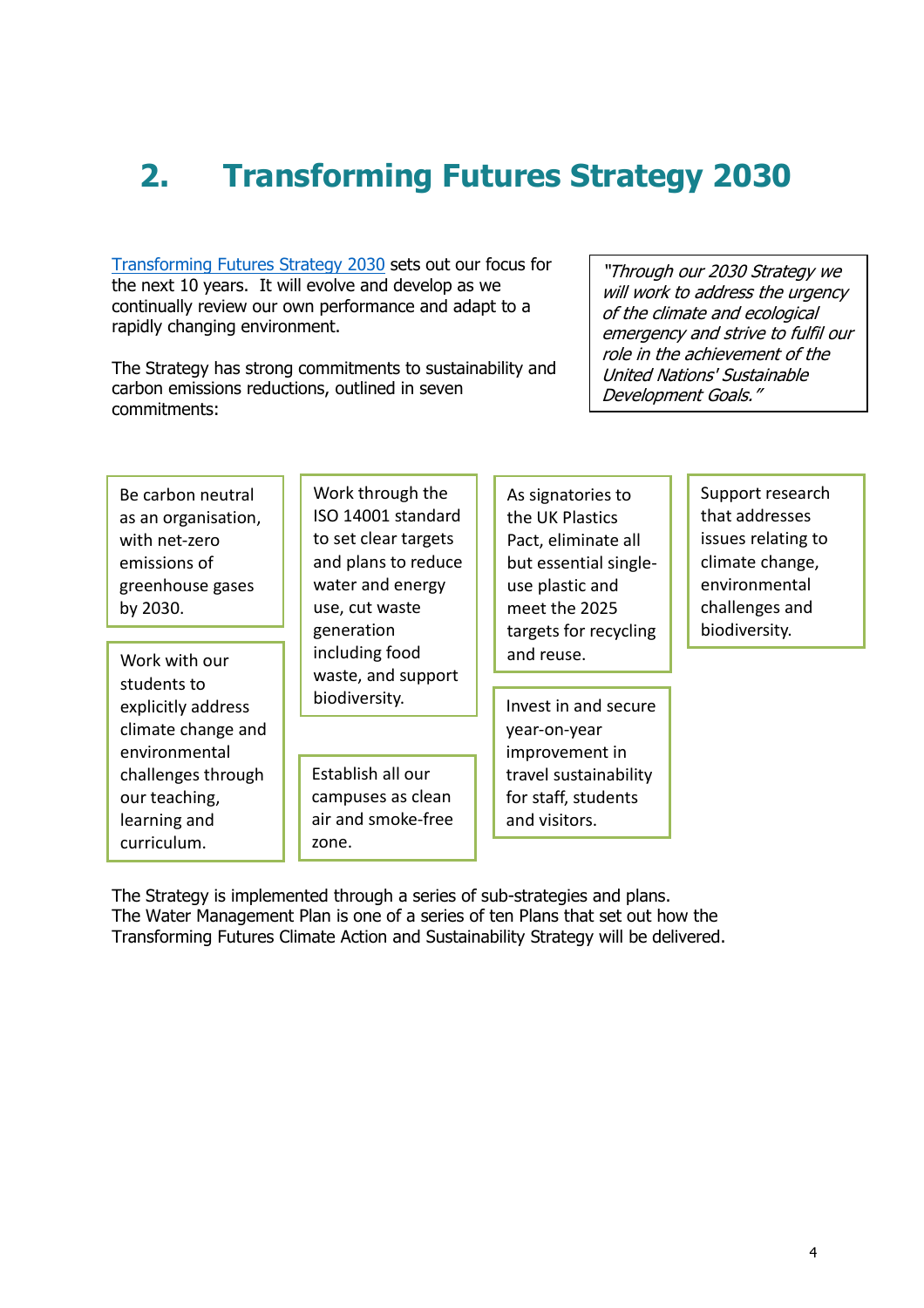

In January 2020 UWE Board of Governors publicly declared a Climate and Ecological [Emergency,](https://www2.uwe.ac.uk/services/Marketing/about-us/pdf/Policies/UWE-Bristol-Board-of-Governors-Declaration-of-Climate-and-Ecological-Emergency-v3.pdf) resolving to redouble our efforts to address the urgency of the mitigation and adaptation measures required.

#### **Headline target**

The Water Management Plan focuses on the headline target:

"To be carbon neutral as an organisation, with net-zero emissions of greenhouse gases by 2030"

UWE are taking responsibility for all carbon emissions as a result of the university operation - from direct and indirect emissions. In Greenhouse Gas Protocol terms, this is Scopes 1, 2 and 3. Water use and disposal contributes to UWE Scope 3 emissions.

In addition, to commitment:

"To work through the ISO 14001 standard to set clear targets and plans to reduce water and energy use, cut waste generation including food waste, and support biodiversity."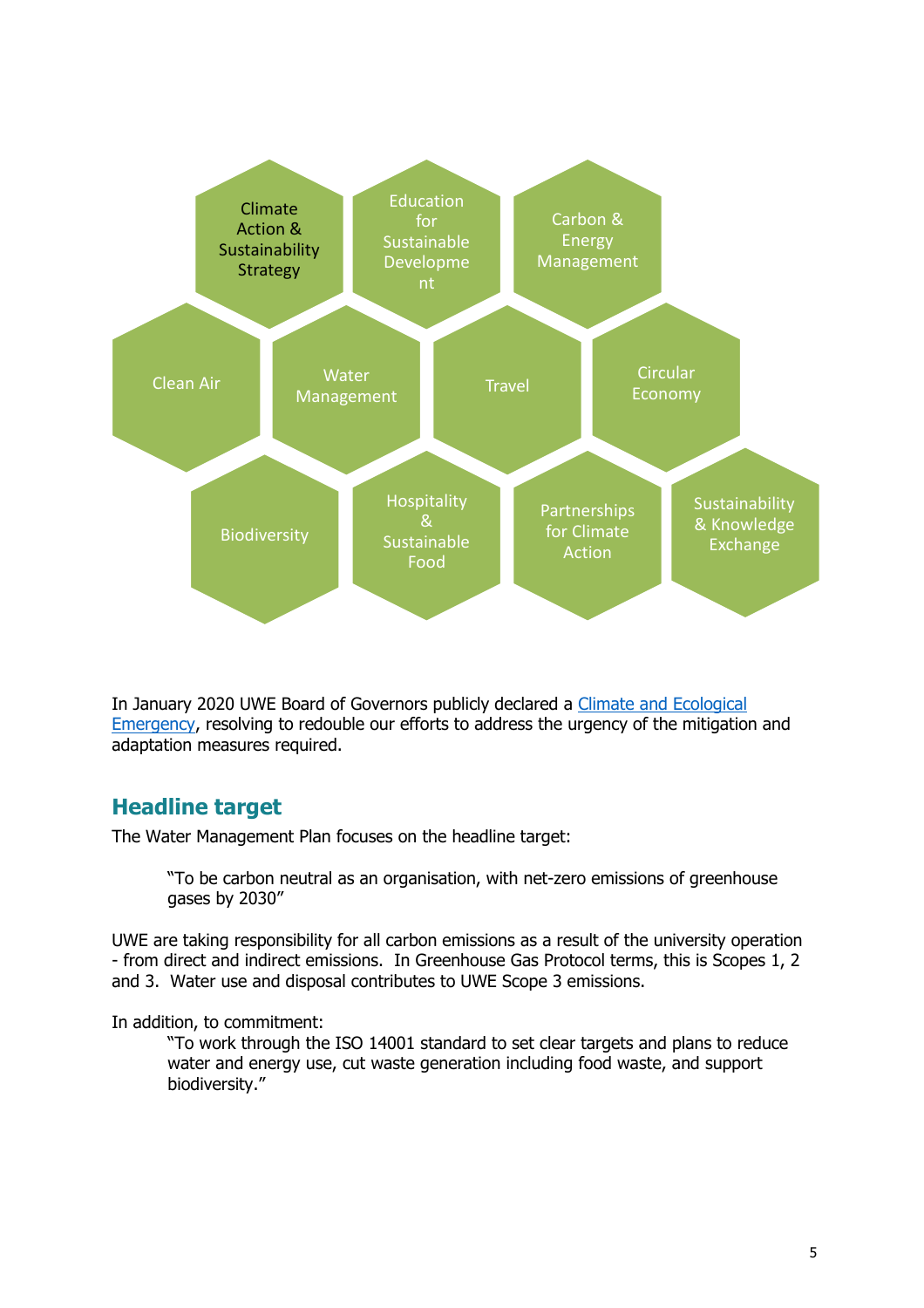#### **Roles and responsibilities**

Achievement of the target will involve the whole university, and will include bringing employees, students and suppliers on board.

The Water Management Plan is overseen by the Energy Manager, and contributes to the Carbon and Energy Management Plan with the carbon emissions directly related to the volume of water used as a result of UWE operations and activities.

#### **Governance**

Progress and issues are reported to the Climate Action and Sustainability Group (CAS), which can then be escalated through the Sustainability Board to the Directorate, Board of Governors or Academic Board.



The Utilities Management Group review utility procurement strategies; monitor the delivery and performance of energy projects and water saving projects; receive update reports on the progress towards carbon management plan targets; highlight legislative changes; and highlight risks where major capital projects may not deliver on sustainability targets. This reports to the Estates and Facilities Executive.



Campus 2030 shall monitor progress on the carbon target, with particular attention to the impact of new builds, refurbishment projects, building purchases

and disposed estate on the carbon trajectory.

A Governance review with the aim to achieve a simpler and clearer means of reporting on progress, risks and opportunities will be completed within the first year of the Plan.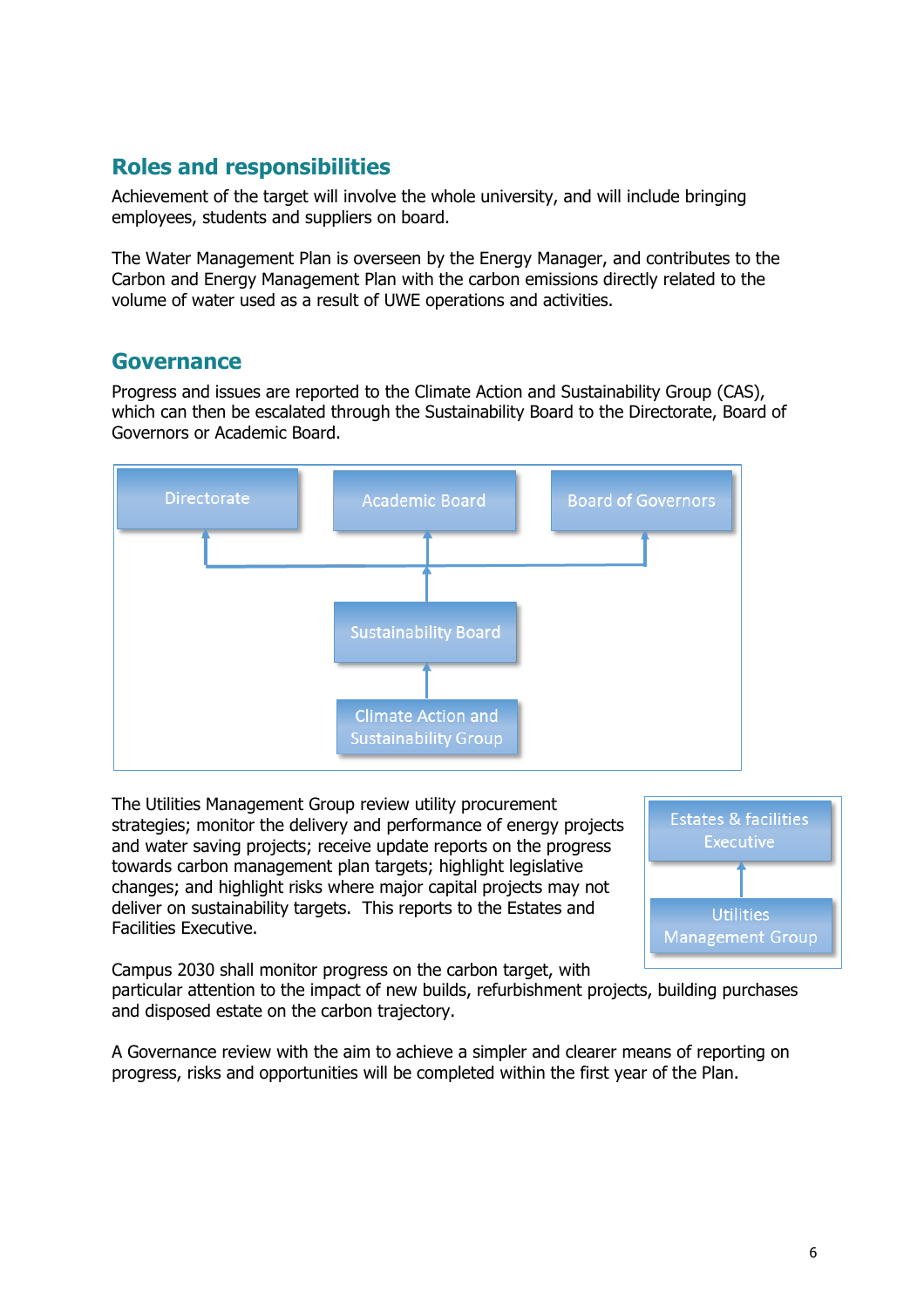#### **Reporting cycle**

Report on delivery of plan to Utilities Management Group quarterly and progress on KPIs to Climate Action & Sustainability Group and the Sustainability Board, also quarterly. In the Spring of each year the projects for the following year are proposed to the Utilities Management Group, with budgets being sought from the budget planning round. Progress on the headline carbon reduction target will be reported to the Directorate using the key performance indicator of  $kq$  CO<sub>2</sub>e per capita (FTE staff and students) per year.

#### **Monitoring progress**

Reporting on KPIs will be facilitated by the Energy Team, working closely with the Sustainability Team, recognising the time lag of data from end of year. Improved means of reporting data with real time is included in the Action Plan below. This will include reporting on Scope 1, 2 and 3.

#### **Engagement**

Students and staff contributions and engagement to the UWE water management plan are welcome, and achieved though the following mechanisms:

- Student and staff representatives on the Sustainability Board;
- Ongoing invitiation to the SU Green Team to work with sustainability staff (for example, on various Working Groups; events and communications activities; teaching and learning; and ad hoc events);
- Ad hoc events at key points of development of the water management plan;
- An open invitation of involvement on the "get involved" section of the UWE website.

#### **Review point**

This plan will be subject to a mid-point review in 2025.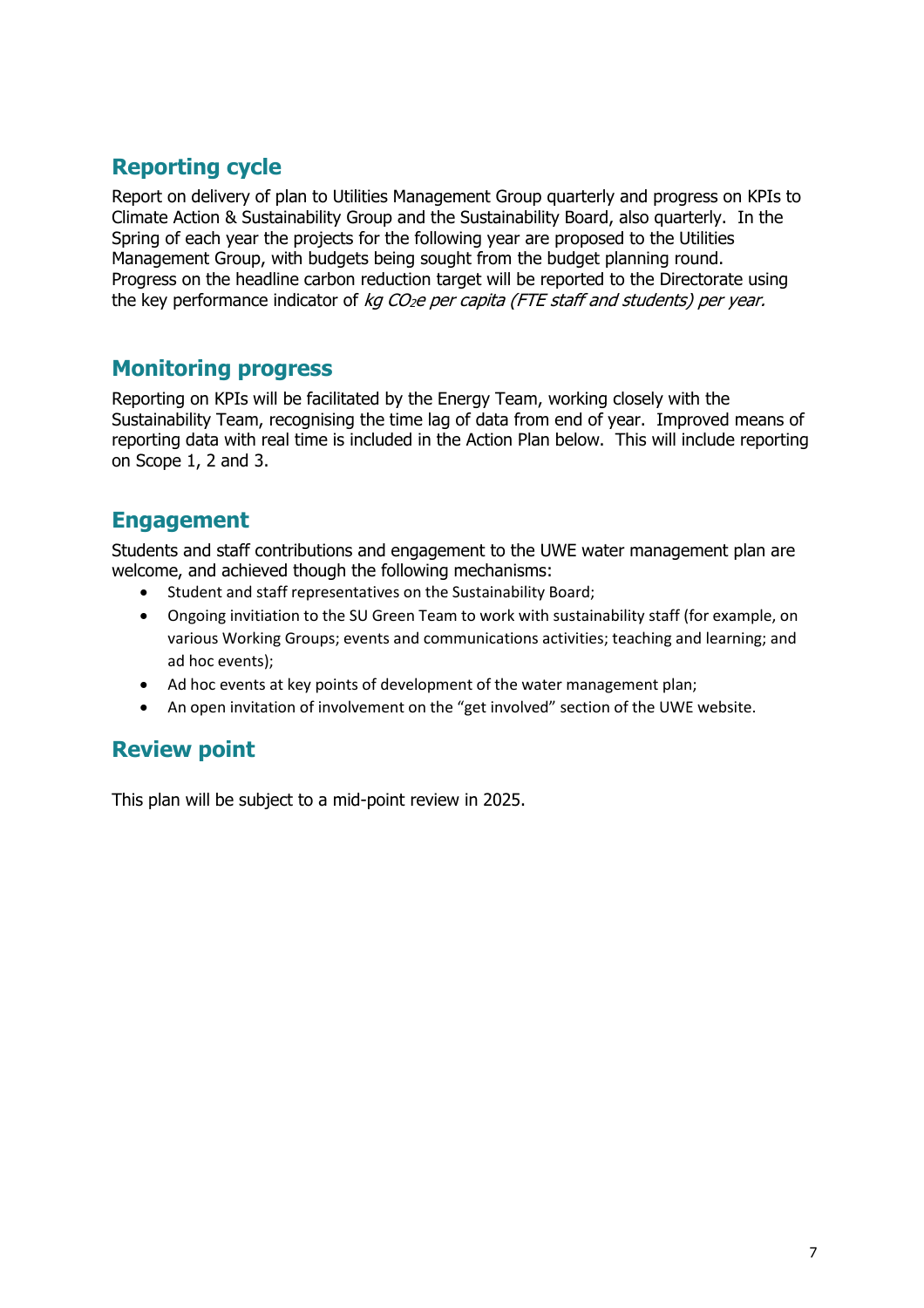### <span id="page-7-0"></span>**3. Focus areas of the Water Management Plan**

#### **Water reuse**

Reducing the water required from the mains for low quality tasks can be achieved by harvesting rainwater. Rainwater harvesting is to be included in new building developments, and where feasible renovation and building project works. This can be used for flushing toilets, saving water from the mains that has associated carbon from treatment and distribution.

#### **Water reduction**

Leaks occur both underground in distribution systems around the campus sites, as well as from fixtures and fittings in buildings. Means to measure and monitor water consumption and patterns will improve the responsiveness to leaks, enabling rapid leak detection and identification. Leaks also bring a risk to business continuity, and so a programme for improving the resilience of the water distribution systems around UWE is a vital measure to reduce these risks. UWE brings together operational and academic disciplines to work with partners such as Bristol Water to test fixtures and fittings within the UWE estate.

#### **Water management**

Improving the management of water throughout the university still offers significant opportunities, by more fully understanding patterns, and working closely with staff and students in all faculties and professional service areas to encourage and empower others to take greater responsibility for water consumption around campus. Identifying fixtures and fittings that may offer greater efficiencies will continue to be reviewed.

Resilience of supply is covered further in the UWE Business Continuity Plan, which includes details of providing water to students and staff in the event of incoming loss of supply.

#### **Managing rainwater runoff**

The University already has an extensive sustainable drainage system (SuDs) and will find ways:

- to continue to control rainwater runoff through the use of green infrastructure and permeable surfaces to minimise flood risk
- to improve the quality of surface waters leaving our site, through measures that aim to manage potential water pollution at source
- to deliver important wildlife and human wellbeing benefits
- to plan resilience to future extreme weather conditions such as higher rainfall intensity and periods of drought
- during key phases of campus development and/or masterplanning activity we will employ suitably qualified professionals to advise on the design and implementation of surface water management (covering surface water runoff calculations, hydraulic modelling of storage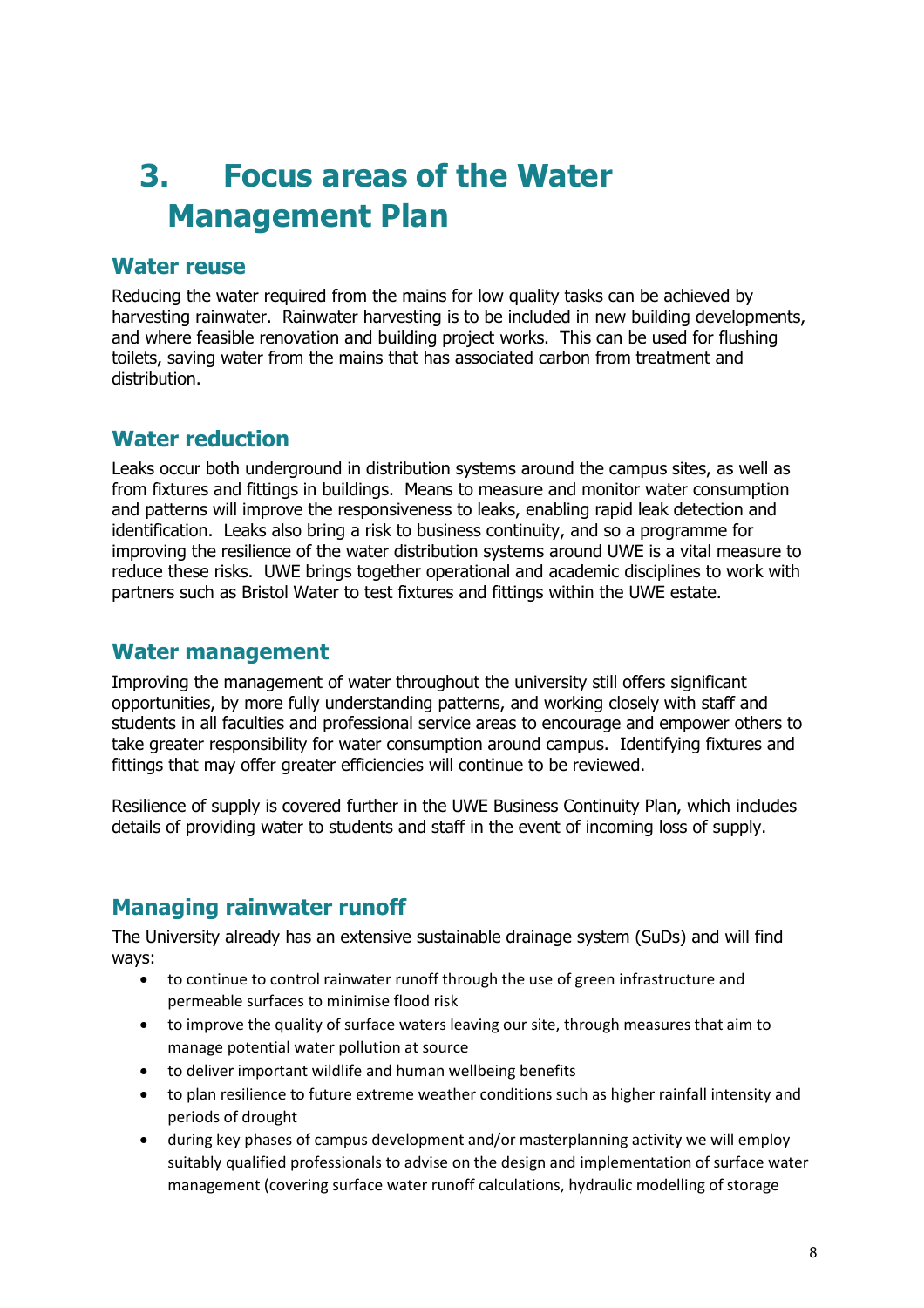requirements for relevant area of impermeable land use for specified rainfall return periods, and total area of impervious roof surfaces to calculate the available roof collection area).

This approach will also contribute to greater landscape resilience and reduce the water demand to maintain green infrastructure particularly in drier conditions.

#### **Availability of drinking water**

In line with the Plastics Pact and UWE's target to eliminate all but essential single-use plastics, UWE have a network of "hydration points" around campus where staff, students and visitors can refill bottles with drinking water. This network will be extended to cover the whole estate. All new buildings and refurbishments are to include the installation and promotion of water refill stations.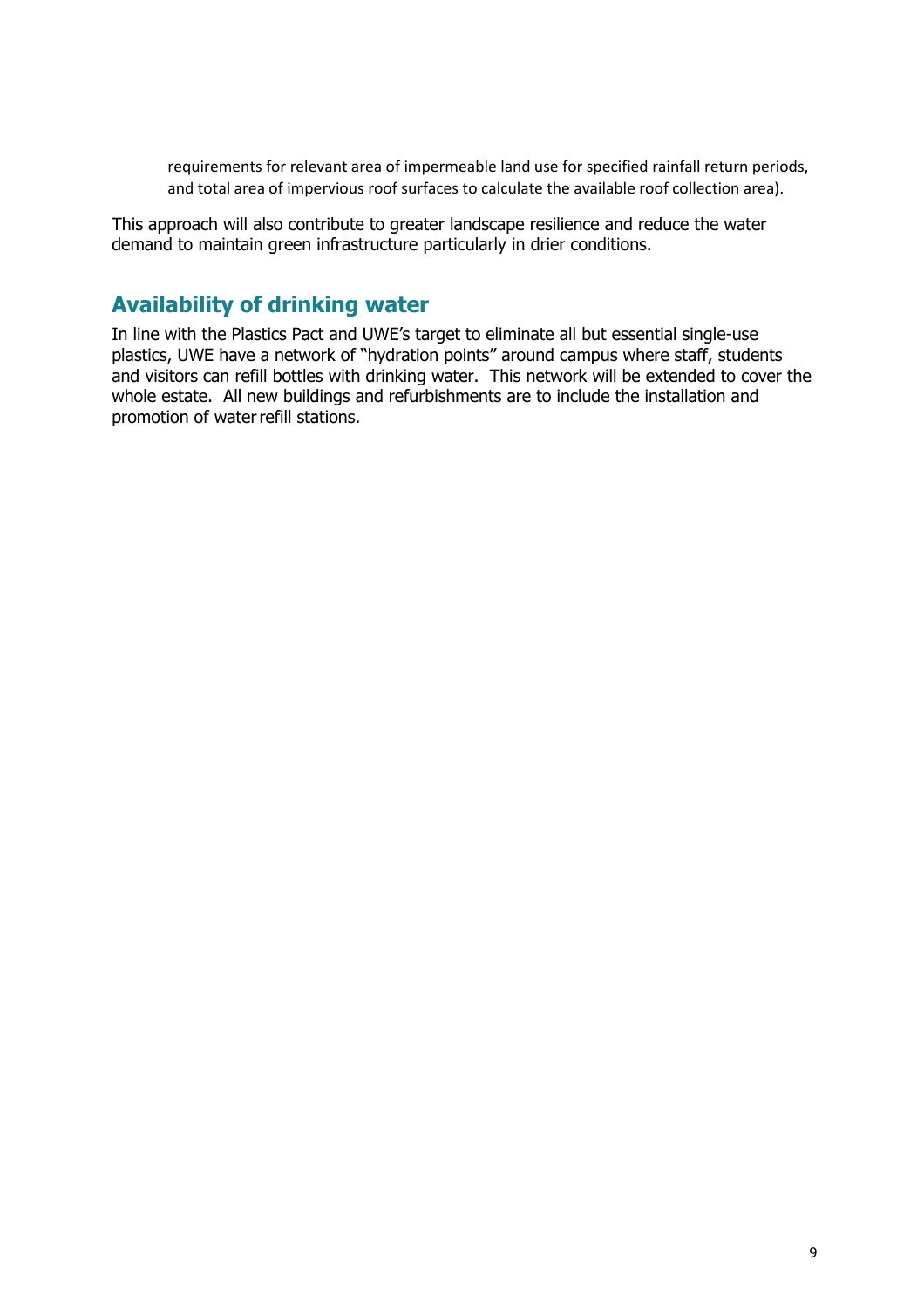### <span id="page-9-0"></span>**4. UWE water consumption past and current performance**

#### **Absolute historical water consumption**

Absolute water consumption since 2011-12 has reduced by 3.4% due to a number of factors despite a steady increase to peak of 57.6% above baseline in 2016-17. Rapid reductions were achieved through:

- Identifying leaks through stuck toilet cisterns in student accommodation.
- Identifying continual water flow through urinals.

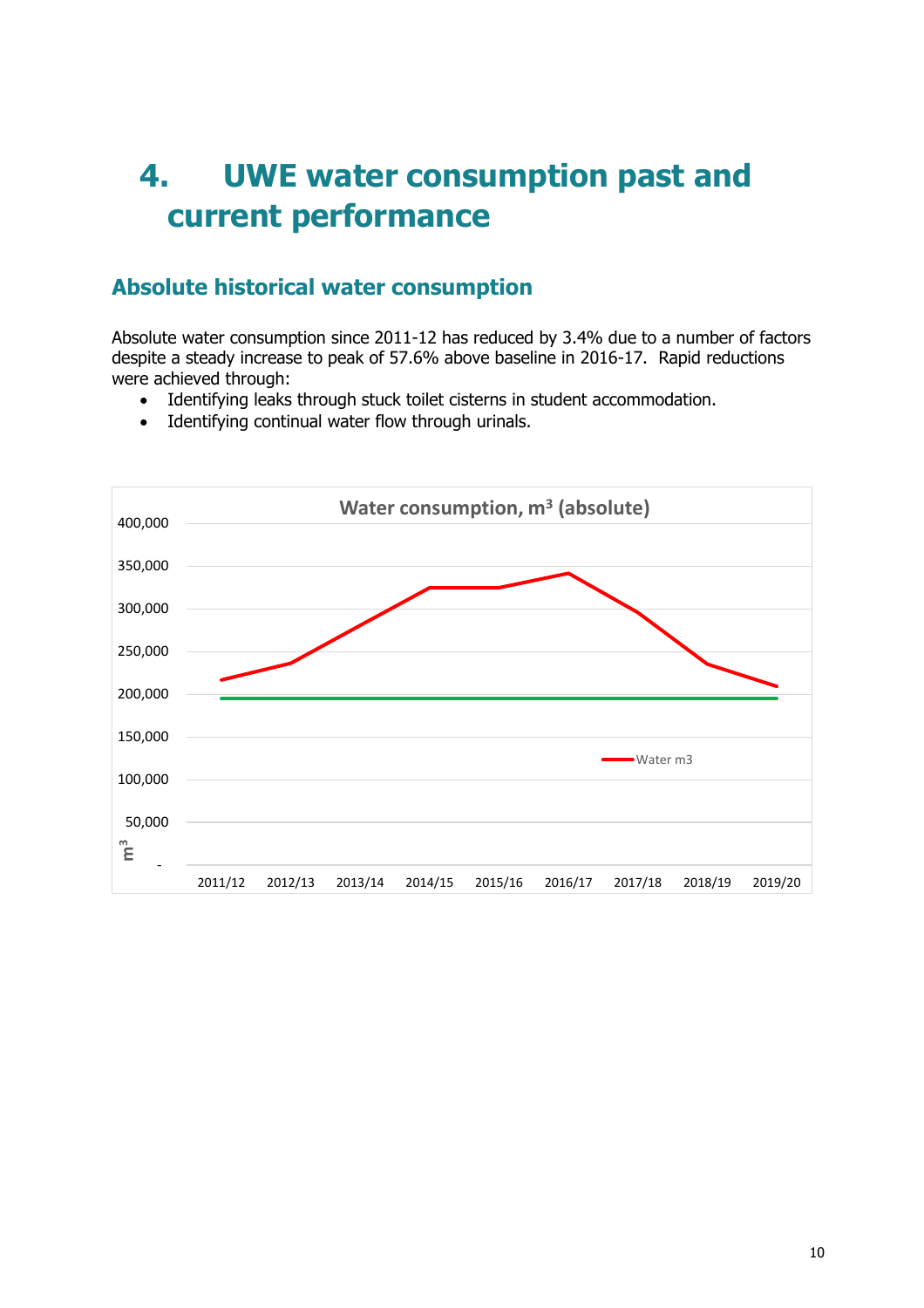

The above reduction was achieved against a growth backdrop between 2011-12 and 2019- 20:

- 8% increase in FTE staff and student numbers
- 29% increase in floor area of campus buildings

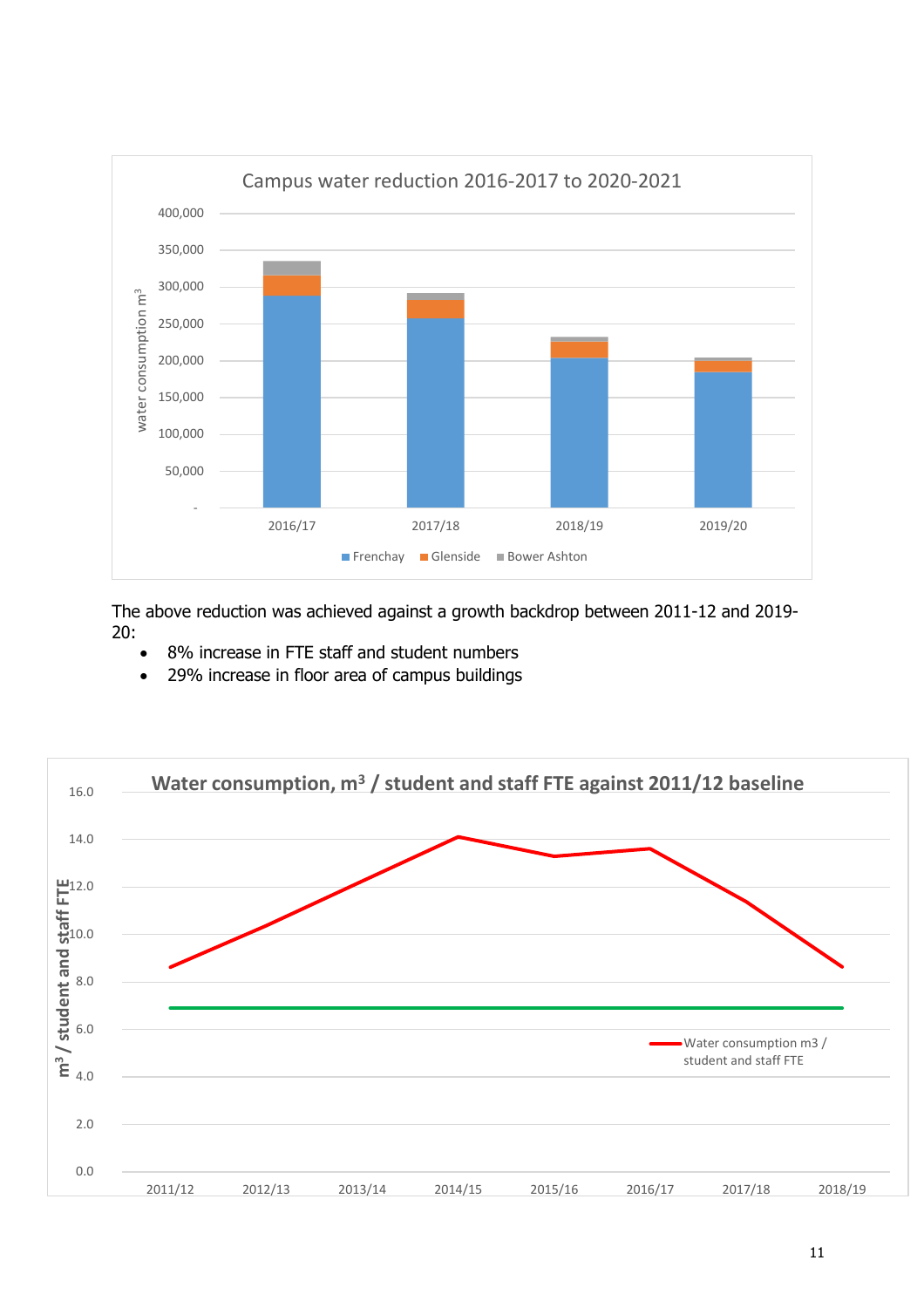

#### **Historical water consumption against 2012 baseline**

The 2016 Water Management Plan called for a 10% reduction on baseline by 2020. The Plan used a baseline of 216,883m<sup>3</sup> from 2011/12. This baseline did not include the sinceacquired Frenchay West (aka ex-HP) supply, or the more recently constructed Wallscourt Park residences (phase 1 and 2) nor the Faculty of Business and Law. Removing these from the data set, the comparative consumption for 2018-19 was 8% below the 2011-20 baseline.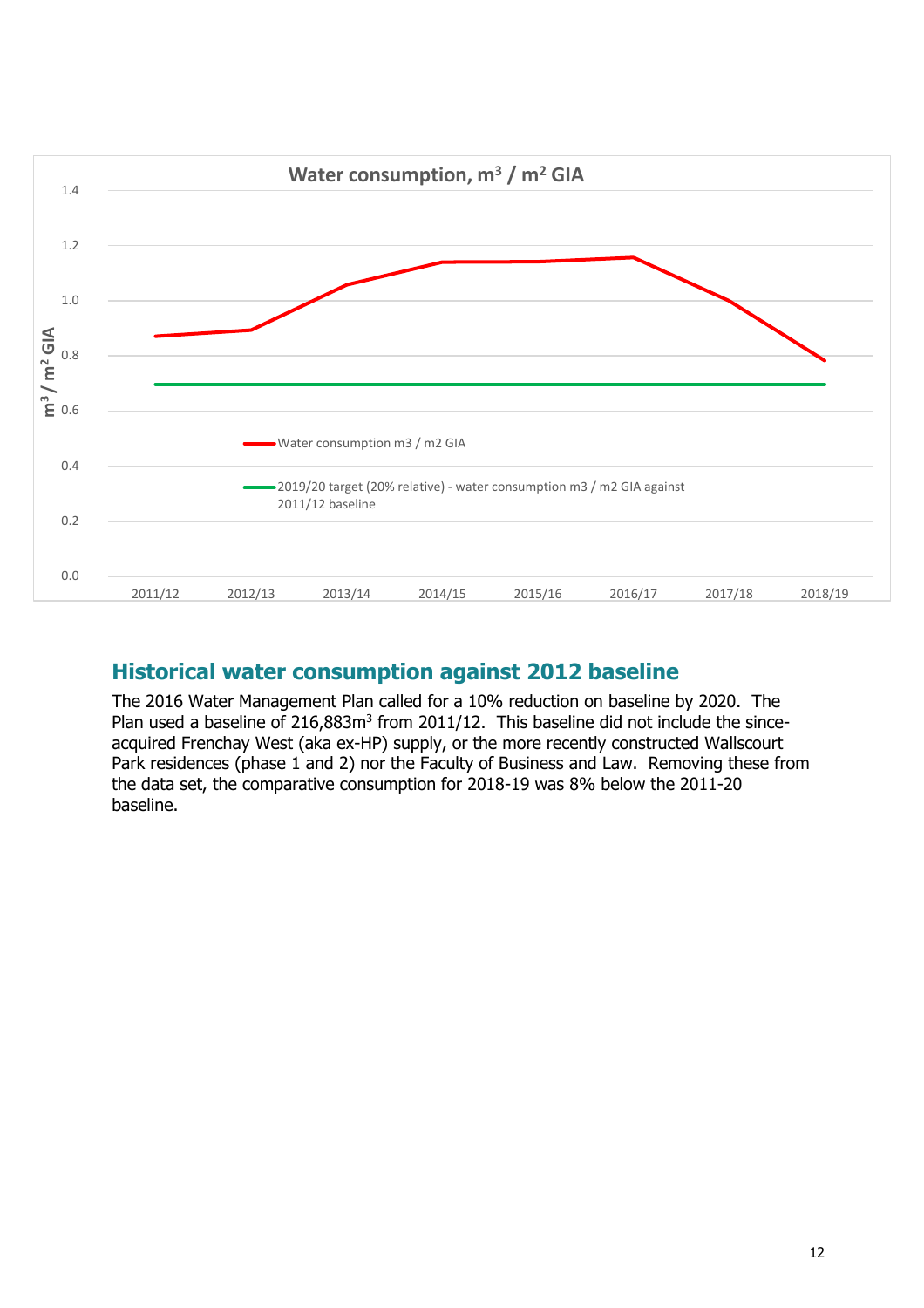# <span id="page-12-0"></span>**5. Measurement and management**

#### **Measurement**

The water consumption at UWE is measured in main ways:

- Billing consumption data
- Meter data

Both are used as a means of monitoring and measuring water consumption. Water consumption is measured half-hourly across all fiscal (incoming) meters, and a large number of sub-meters across the sites.

This data is collected through the UWE IT network, and available for viewing on the E-sight energy management software. This data is available for all staff and students, through contacting the Energy Team (energyteam@uwe.ac.uk).

#### **Management**

Water is managed by the Energy Team using a variety of techniques including:

- Comparing consumption to historical periods
- Alarms for changes in consumption patterns (including minimum flow rates)
- Active leakage control, to assisy in identifying leaks on the system
- Bill validation
- Telemetry validation, ensuring correct data is being used

Anomalies (identifying potential leaks or equipment malfunctioning) are investigated and resolved in good time to minimise waste (and potentially avoid water damage to buildings).

The data collected by the Energy Team is also available to the Maintenance Team for capacity control, to understand the universities requirements, with a view to legionella and water quality.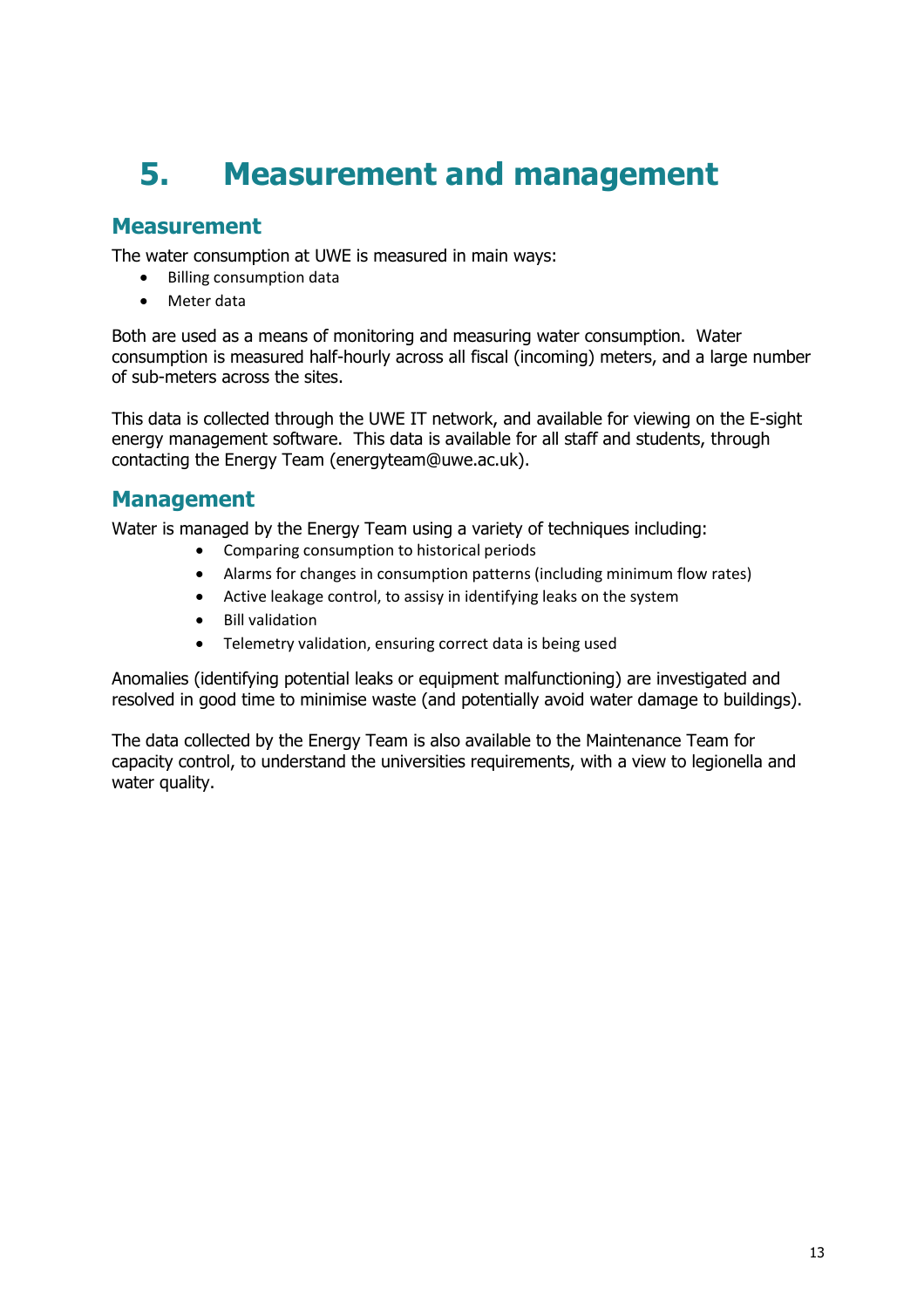# <span id="page-13-0"></span>**6. Targets & KPIs**

#### **KPIs**

Key performance indications that will be reported on for water consumption specifically are:

| <b>Focus</b>                                                   | <b>KPI</b>                                                               | Data required                                                                | <b>Responsibility</b>                                                                            | <b>Reporting</b><br>to                                                                                                                           |
|----------------------------------------------------------------|--------------------------------------------------------------------------|------------------------------------------------------------------------------|--------------------------------------------------------------------------------------------------|--------------------------------------------------------------------------------------------------------------------------------------------------|
| Annual<br>absolute water<br>consumption<br>across UWE<br>sites | Annual total<br>water<br>consumption,<br>m <sup>3</sup>                  | Water<br>consumption<br>data from<br>billing records.                        | <b>Energy Team</b>                                                                               | Sustainability<br><b>Board</b><br>(this data<br>will feed into<br>the Scope 3<br>carbon data<br>collected for<br>wider<br>reporting<br>purposes) |
| Relative water<br>consumption                                  | Annual water<br>consumption<br>per FTE staff &<br>student,<br>$m^3$ /FTE | Water<br>a.<br>consumption<br>data<br>FTE data<br>b.                         | Energy Team collate<br>data from:<br>Energy team<br>a.<br><b>Business</b><br>b.<br>Intelligence  | Sustainability<br><b>Board</b>                                                                                                                   |
| Relative water<br>consumption<br>for<br>Accommodation          | Annual water<br>consumption<br>per bedroom,<br>$m^3$ /room               | Water<br>a.<br>consumption<br>data<br>Number of<br>b.<br>bedrooms<br>on site | Energy Team collate<br>data from:<br>Energy team<br>a.<br>Accommodation<br>b.<br><b>Services</b> | Sustainability<br><b>Board</b>                                                                                                                   |
| Rainwater<br>harvested on<br>site                              | Annual water<br>harvested, %<br>rainwater to<br>total                    | Rainwater<br>a.<br>harvested<br>data<br>Total<br>b.<br>consumption<br>data   | <b>Energy Team</b>                                                                               | Sustainability<br><b>Board</b>                                                                                                                   |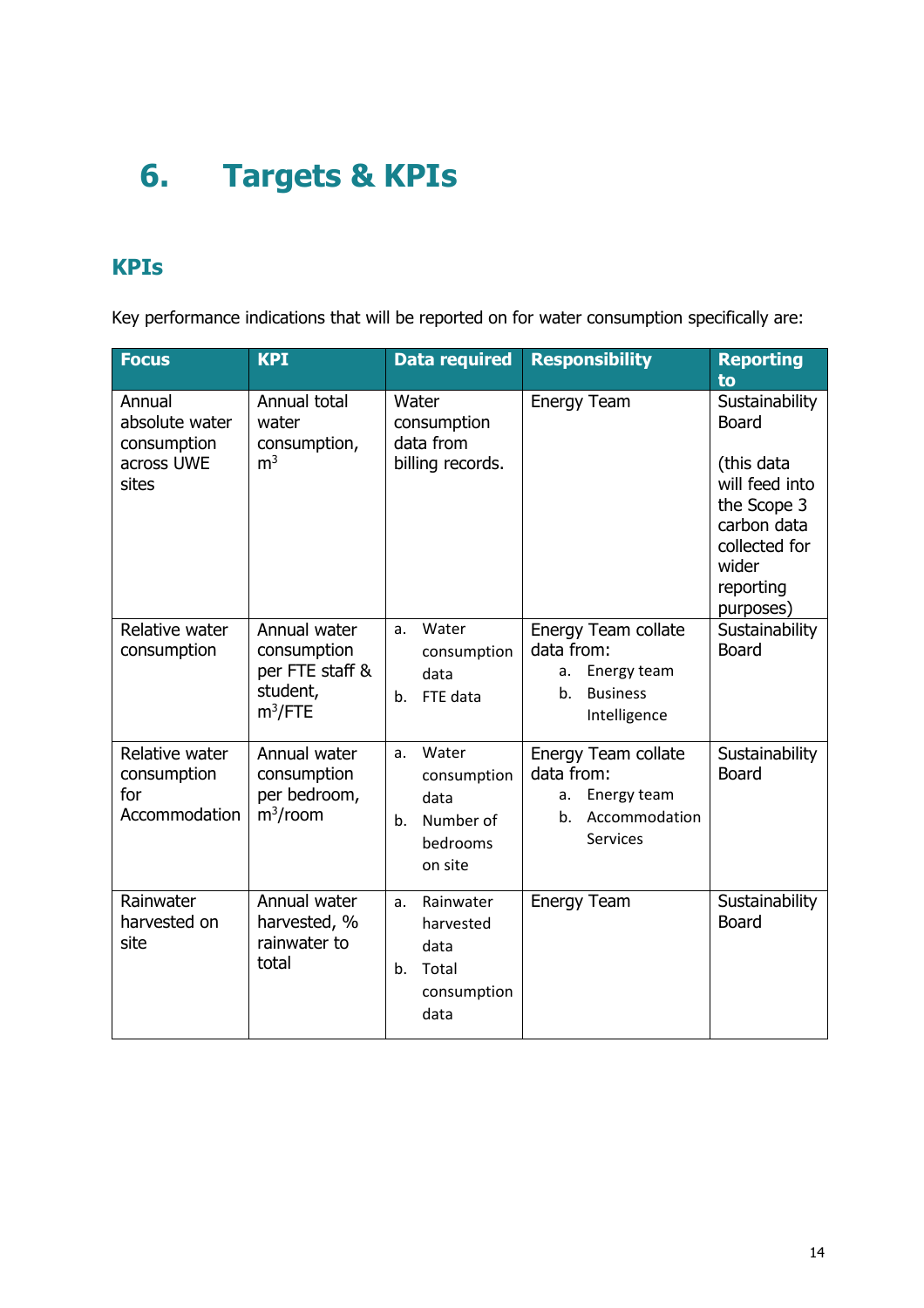#### **Baseline data**

| <b>Focus</b>                                             | <b>KPI</b>                                                         | <b>2018/19 baseline</b>                                                                                                                    |
|----------------------------------------------------------|--------------------------------------------------------------------|--------------------------------------------------------------------------------------------------------------------------------------------|
| Annual absolute water<br>consumption across UWE<br>sites | Annual total water<br>consumption, $m3$                            | 235,358 $m3$                                                                                                                               |
| Relative water consumption                               | Annual water consumption<br>per FTE staff & student,<br>$m^3$ /FTE | $8.64 \text{ m}^3/\text{FTE}$                                                                                                              |
| Relative water consumption<br>for Accommodation          | Annual water consumption<br>per bedspace m <sup>3</sup> /room      | $27.10 \text{ m}^3$ /room                                                                                                                  |
| Rainwater harvested on site                              | Annual water harvested, %<br>rainwater to total                    | 0.1% using 2019/20 data<br>(data not available for<br>2018/19<br>2019/20:<br>Rainwater = $161 \text{ m}^3$<br>Total water = $209,418$ $m3$ |

#### **2030 Targets**

The baseline year for carbon emissions is 2018/19 as the last full year of data predisruptions due to Covid-19.

The target for 2020 through to 2030 is to maintain relative water consumption figures throughout this period.

Rainwater harvesting is to be installed in new academic buildings. The impact of this will be monitored.

### <span id="page-14-0"></span>**7. Measuring the impact of water consumption**

UWE use the GHG Protocol to measure carbon emissions. The associated carbon impacts of water are captured as a Scope 3 emission under GHG category 1 "procured goods and services".

Carbon associated with the supply and disposal of water is quantified in the annual carbon conversion factors published by the UK Government Department for Business, Energy and Industrial Strategy (BEIS) each year.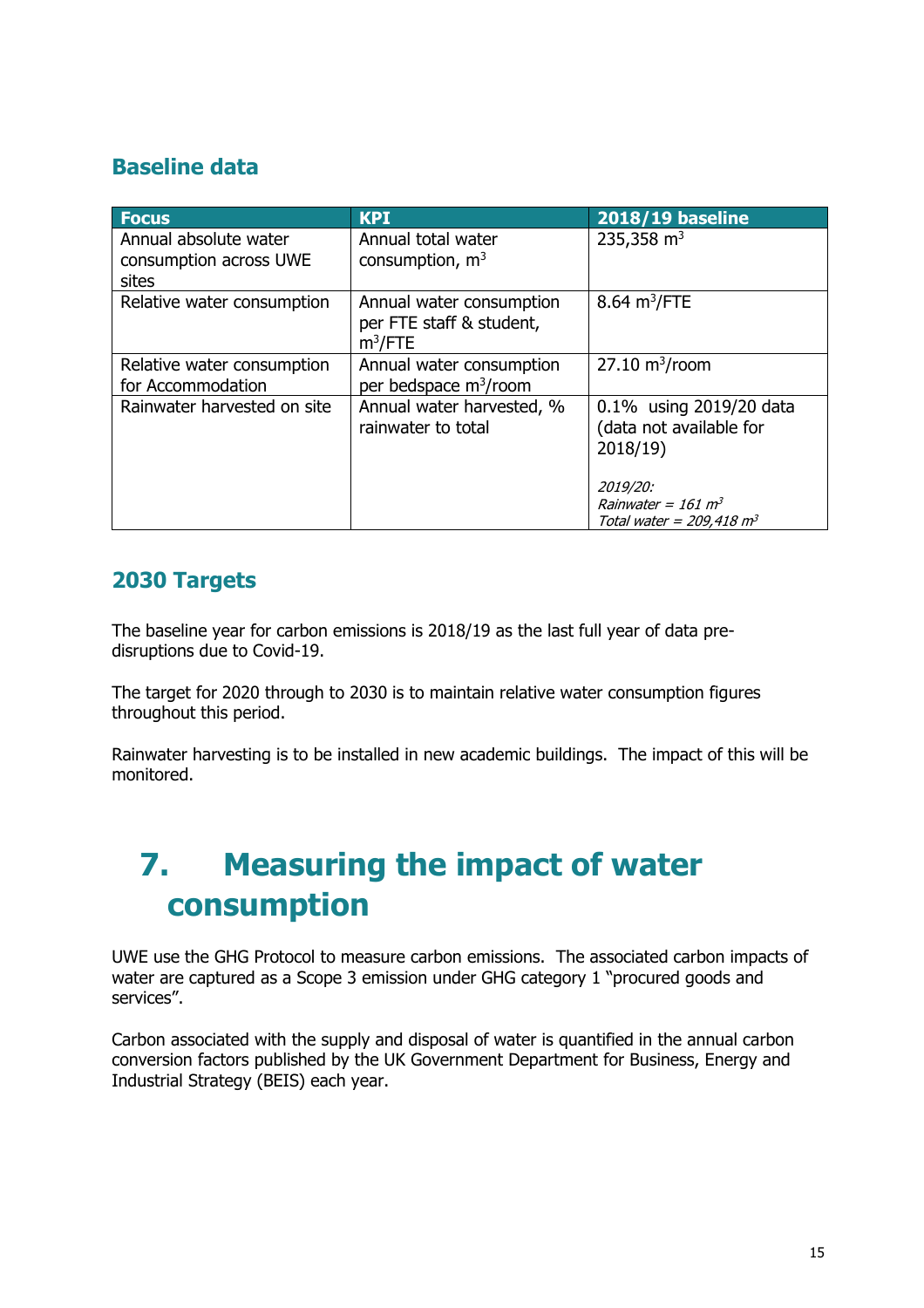### <span id="page-15-0"></span>**APPENDIX 1 – Water Management Plan impact on the seven sustainability commitments in Strategy 2030: Transforming Futures.**

| <b>Transforming Futures</b><br><b>Sustainability</b><br><b>Commitments</b>                                                                                                                | How the WMP impacts on these                                                                                                                                                                                                                                 |
|-------------------------------------------------------------------------------------------------------------------------------------------------------------------------------------------|--------------------------------------------------------------------------------------------------------------------------------------------------------------------------------------------------------------------------------------------------------------|
| Be carbon neutral as an<br>organisation, with net-zero<br>emissions of greenhouse gases<br>by 2030.                                                                                       | Water management contributed to meeting the Scope 3<br>carbon emissions.                                                                                                                                                                                     |
| Work through the ISO 14001<br>standard to set clear targets<br>and plans to reduce water and<br>energy use, cut waste<br>generation including food<br>waste, and support<br>biodiversity. | The Water Management system aligns with the ISO<br>14001 principles, practices and processes.                                                                                                                                                                |
| As signatories to the UK<br>Plastics Pact, eliminate all but<br>essential single-use plastic and<br>meet the 2025 targets for<br>recycling and reuse.                                     | Having drinking water available throughout the UWE<br>sites will reduce the requirement for students and staff<br>to purchase bottled water.                                                                                                                 |
| Establish all our campuses as<br>clean air and smoke-free zone.                                                                                                                           | n/a                                                                                                                                                                                                                                                          |
| Invest in and secure year-on-<br>year improvement in travel<br>sustainability for staff, students<br>and visitors.                                                                        | $n/a$ .                                                                                                                                                                                                                                                      |
| Work with our students to<br>explicitly address climate<br>change and environmental<br>challenges through our<br>teaching, learning and<br>curriculum.                                    | Water management will feature within the Carbon<br>Literacy Training for all staff, and all students to support<br>the development of capability, confidence and capability<br>to understand and act on the carbon consequences of<br>actions and decisions. |